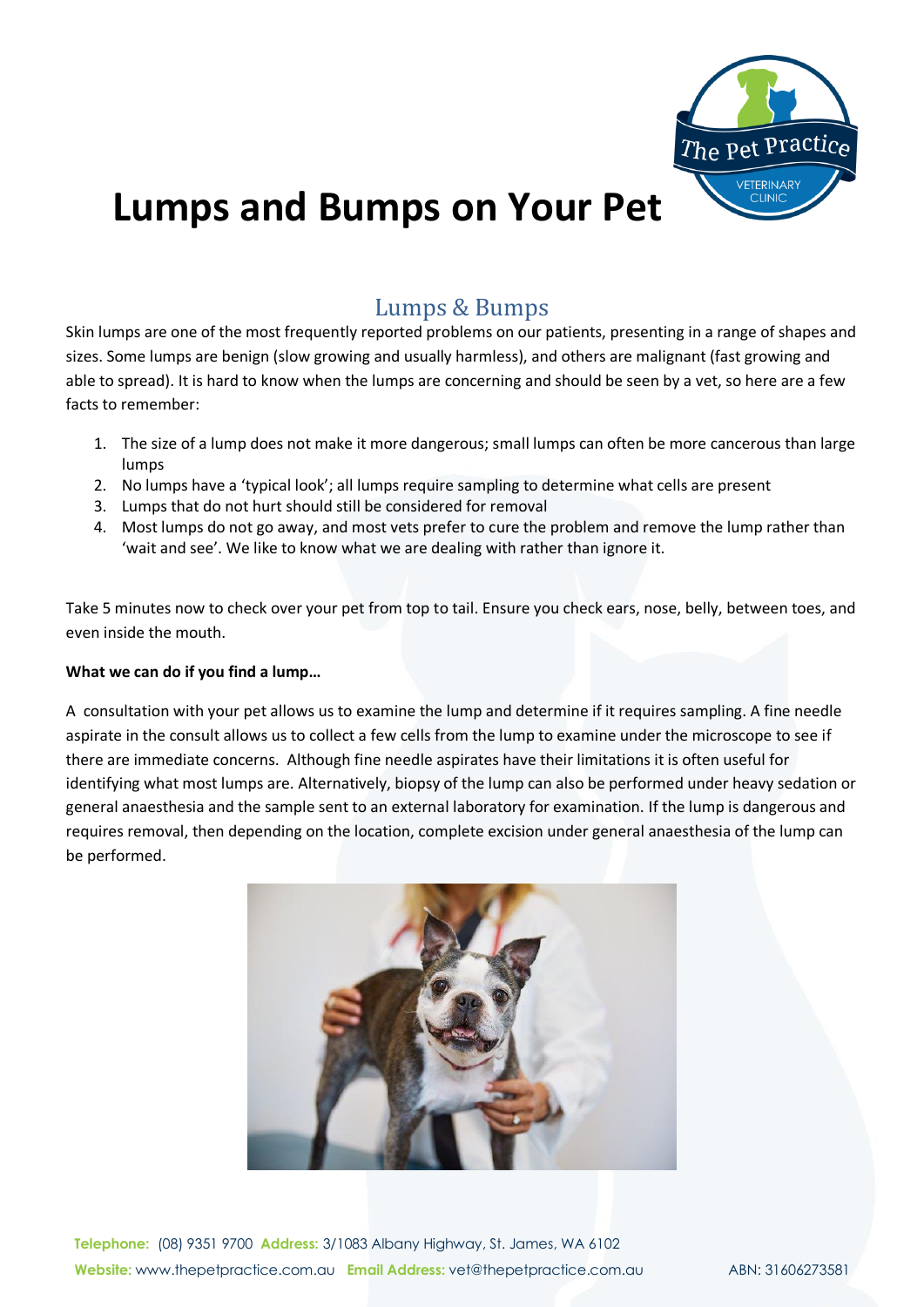

# **Lumps and Bumps on Your Pet**

# The most common lumps seen on pets

*In dogs the most common tumours to occur include:*

## Papilloma (Wart)

Papillomas are benign tumours of the skin. They are small and hard and can bleed if damaged. Thy can be left or surgically removed.





# Lipoma

Lipomas are benign fatty tumours. They vary in size and shape and are usually slow growing. They may require removal if they interfere with mobility or are very fast growing.

#### Soft tissue sarcomas

These masses are often solid with varying size, and can be difficult to diagnose from a fine needle aspirate. Only a few metastasis but local recurrence can be a problem if wide surgical margins aren't obtained

## Mast cell tumours

These tumours are called the "great pretenders" as they have a variable appearance. Usually a diagnosis can be made on fine needle aspirate. Mast cells can also be graded from low (able to be surgically removed) to high (likely spread around the body) -grade tumours which indicates their prognosis. Other tests may be required if the tumour is high grade

#### Histiocytoma

These tumours are mainly in young dogs. They develop really quickly, and can be ulcerated. They are usually benign and may spontaneously regress.